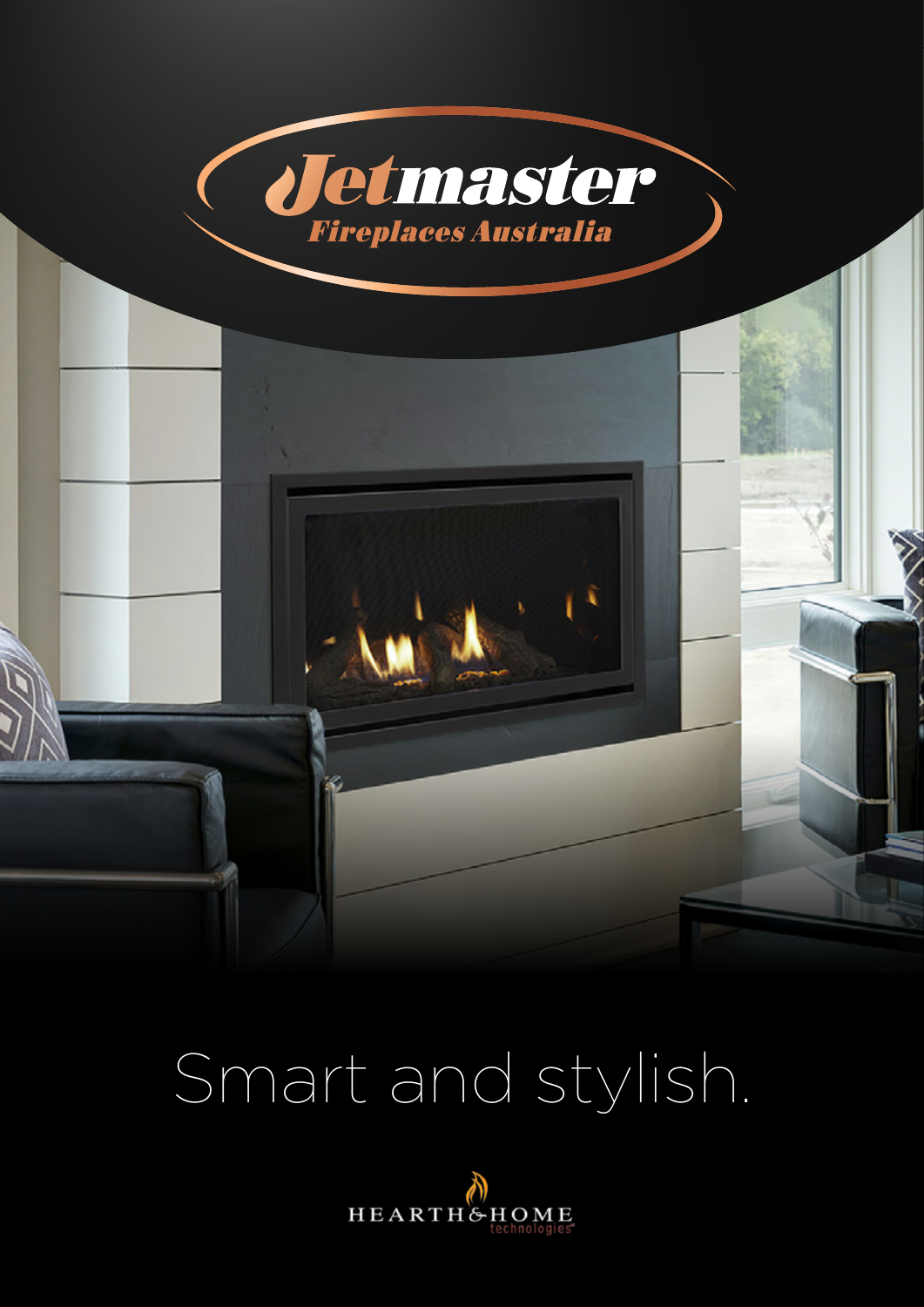

## B36S

If you're looking for the beauty of a real log fire but not the hassle of storing and maintaining the wood, a gas fireplace may be just for you.

The convenience of gas provides a clean, efficient and smart way to enjoy a fire any time, with very little maintenance.

The B36S Direct-Vent Fireplace is the perfect solution for anyone looking to have a beautiful fire that provides supplemental heat in mid-sized homes.

#### **FEATURES**

- Stunning modern fireplace with realistic logs and impressive flame pattern.
- Standard firescreen front, eliminating glass glare and providing protection from accidental contact.
- Standard Intelli-fire ignition system, saving running costs as pilot light is only operational when fire is switched on.
- Choice of 3 or 4 sided 100mm black surround.
- 413mm profile great for smaller spaces.
- Top or rear direct vent balance flue, ensuring indoor air quality with 100% of exhaust expelled.